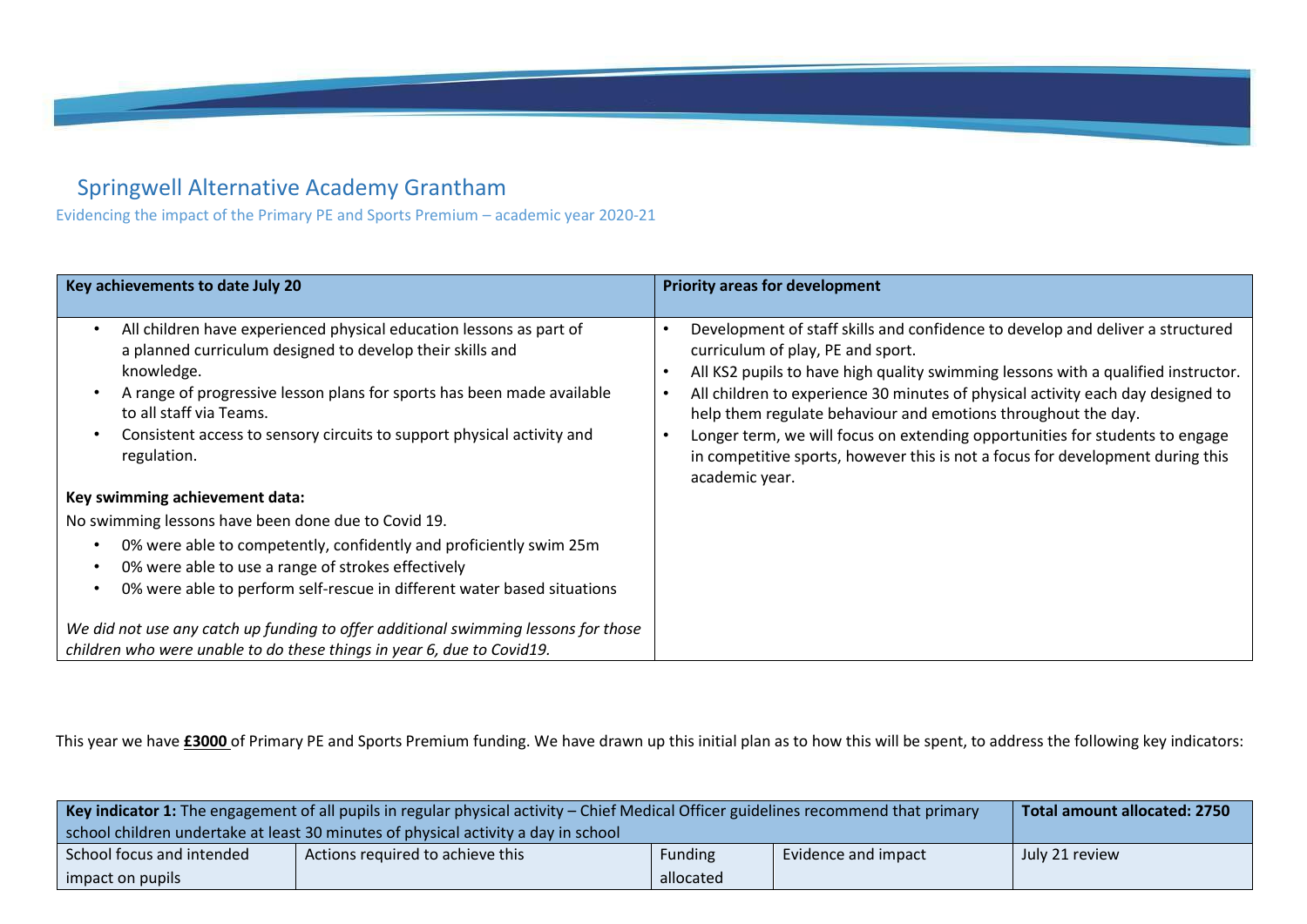| $\sqrt{\phantom{a}}$ All pupils engage in at least<br>30 minutes of daily activity<br>each day | $\Box$ Primary Sports leader to ensure this<br>happens in each primary class<br>$\Box$ Sports curriculum leader to ensure staff<br>have access to activities and resources to<br>support this<br>$\Box$ SEMH curriculum leader to support staff with<br>training and ensure they all have access to<br>resources to ensure that physical activities<br>are used as a planned tool for regulation<br>$\Box$ Care team manager to ensure that care team<br>staff are leading activities during break and<br>lunch time that encourage students to be<br>physically active<br>$\Box$ Primary Sports Leader to procure outdoor<br>play space equipment following<br>consultation with primary pupils. | outdoor play<br>space -<br>Playground<br>markings £1000<br>Table tennis table<br>£600<br>£800 for cycling<br>equipment<br>(also noted<br>below under<br>key indicator 5)<br>Bats / balls<br>£250<br>Ball pumps £50<br><b>Bike</b><br>maintenance<br>£50 | Learning walks with a<br>focus on physical<br>activity<br>Questionnaires,<br>observations, sensory<br>checklists<br>Student engagement in<br>creative and imaginative<br>play. | All pupils have timetabled<br>physical activity.<br>This includes just dance in the<br>classroom as well as a range of<br>sporting activities outside, e.g.<br>football, basketball, sensory<br>circuits and adult led social PA<br>games |
|------------------------------------------------------------------------------------------------|---------------------------------------------------------------------------------------------------------------------------------------------------------------------------------------------------------------------------------------------------------------------------------------------------------------------------------------------------------------------------------------------------------------------------------------------------------------------------------------------------------------------------------------------------------------------------------------------------------------------------------------------------------------------------------------------------|---------------------------------------------------------------------------------------------------------------------------------------------------------------------------------------------------------------------------------------------------------|--------------------------------------------------------------------------------------------------------------------------------------------------------------------------------|-------------------------------------------------------------------------------------------------------------------------------------------------------------------------------------------------------------------------------------------|
|------------------------------------------------------------------------------------------------|---------------------------------------------------------------------------------------------------------------------------------------------------------------------------------------------------------------------------------------------------------------------------------------------------------------------------------------------------------------------------------------------------------------------------------------------------------------------------------------------------------------------------------------------------------------------------------------------------------------------------------------------------------------------------------------------------|---------------------------------------------------------------------------------------------------------------------------------------------------------------------------------------------------------------------------------------------------------|--------------------------------------------------------------------------------------------------------------------------------------------------------------------------------|-------------------------------------------------------------------------------------------------------------------------------------------------------------------------------------------------------------------------------------------|

| <b>Key indicator 2:</b> The profile of physical education, school sport and physical activity being raised across the school as a tool for whole<br>school improvement |                                  |                | Total amount allocated:200 |                |
|------------------------------------------------------------------------------------------------------------------------------------------------------------------------|----------------------------------|----------------|----------------------------|----------------|
| School focus and intended                                                                                                                                              | Actions required to achieve this | <b>Funding</b> | Evidence and impact        | July 21 review |
| impact on pupils                                                                                                                                                       |                                  | allocated      |                            |                |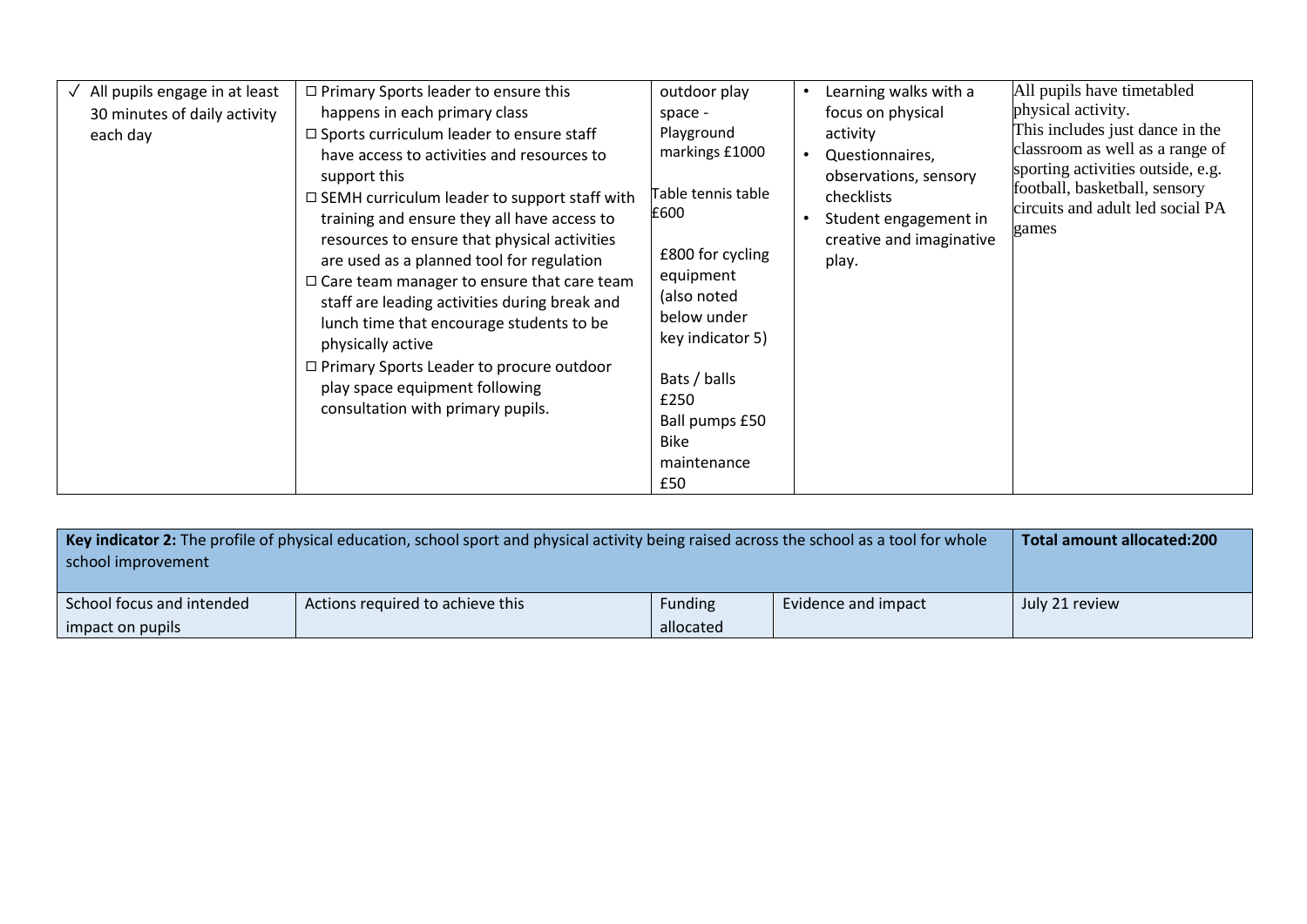| All students have access to<br>a high quality PA curriculum | $\Box$ Sports Curriculum Leadership responsibility to<br>be given to a named member of staff<br>□ Sports Curriculum Leader to work with Heads<br>of Key Stage to plan a high quality curriculum<br>for all key stages<br>□ Sports Curriculum Leader to purchase<br>equipment to support the curriculum plan | None from<br>sports catch up<br>funding | Curriculum plans<br>Learning walks during<br>PA lessons<br>Improved pupil<br>engagement in structured<br>play, PA and sports<br>activities | All timetables include planned<br>physical activity to engage<br>students in PA. All observed<br>sessions have been effective. |
|-------------------------------------------------------------|-------------------------------------------------------------------------------------------------------------------------------------------------------------------------------------------------------------------------------------------------------------------------------------------------------------|-----------------------------------------|--------------------------------------------------------------------------------------------------------------------------------------------|--------------------------------------------------------------------------------------------------------------------------------|
|                                                             |                                                                                                                                                                                                                                                                                                             |                                         |                                                                                                                                            |                                                                                                                                |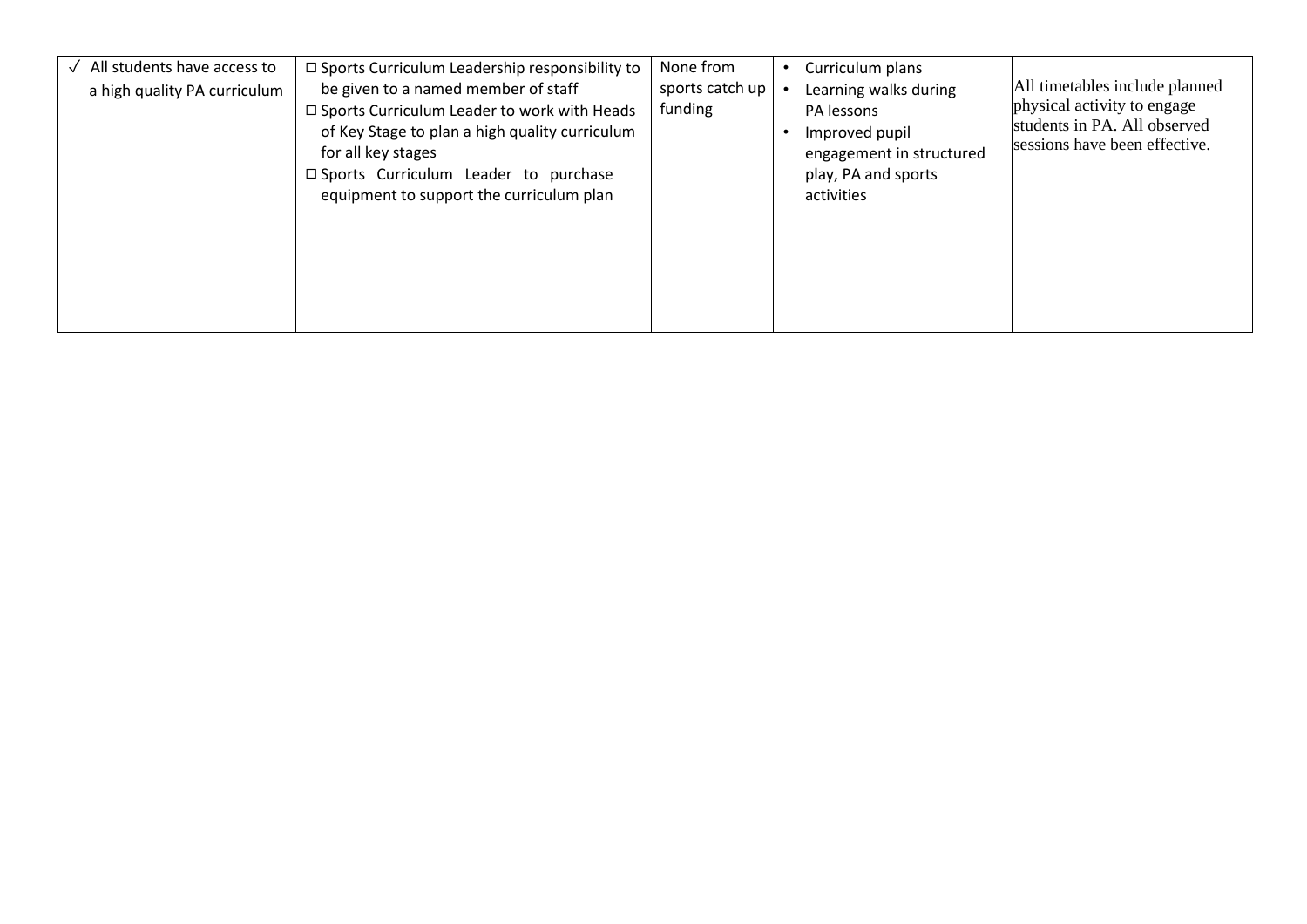| Cross curricular<br>engagement via the<br>medium of sport                                                                        | $\Box$ KSL to meet with teachers to discuss where<br>cross-curricular links can be made to<br>enhance engagement.                 | None from<br>sports catch up<br>funding | <b>Engagement levels</b> | Developed and needs embedding<br>- outdoor area developed e.g.<br>phonics playground markings to<br>support cross curricular links |
|----------------------------------------------------------------------------------------------------------------------------------|-----------------------------------------------------------------------------------------------------------------------------------|-----------------------------------------|--------------------------|------------------------------------------------------------------------------------------------------------------------------------|
| All students participate in<br>whole school sporting<br>events such as sports day<br>and charity fundraising<br>involving sports | $\Box$ Sports Curriculum Leader to plan<br>opportunities for students to engage in<br>whole school sports and physical activities | £250                                    | Pupil voice              | Due to covid risk assessment<br>around crossing of bubbles and /or<br>periods of partial closure this has<br>not taken place       |

| Key indicator 3: Increased confidence, knowledge and skills of all staff in teaching PE and sport                                      |                                                                                                                                                    |                                         | <b>Total amount allocated:</b>                         |                                                                                                                           |
|----------------------------------------------------------------------------------------------------------------------------------------|----------------------------------------------------------------------------------------------------------------------------------------------------|-----------------------------------------|--------------------------------------------------------|---------------------------------------------------------------------------------------------------------------------------|
| School focus and intended                                                                                                              | Actions required to achieve this                                                                                                                   | <b>Funding</b>                          | Evidence and impact                                    | July 21 review                                                                                                            |
| impact on pupils                                                                                                                       |                                                                                                                                                    | allocated                               |                                                        | Sustainability and next steps                                                                                             |
| $\sqrt{\phantom{a}}$ All students receive<br>swimming lessons from a<br>trained instructor                                             | $\Box$ Key Stage Leader to book swimming<br>lessons at a venue which provides a<br>qualified instructor                                            | None from<br>sports catch up<br>funding | Student engagement                                     | Due to covid risk assessment<br>around crossing of bubbles and /or<br>periods of pool closure this has<br>not taken place |
| $\sqrt{P}$ PA curriculum developed<br>and planned by key stage<br>leader and teaching staff<br>with the support of a<br>primary Leader | $\Box$ Primary Leader develops ways of<br>supporting staff with lesson planning and<br>delivery.                                                   | None from<br>sports catch up<br>funding | Enquiries and<br>lesson observations                   | Learning walks demonstrate<br>effective practice                                                                          |
| Additional training is<br>available for staff who<br>identify PE teaching as an<br>area of development                                 | $\square$ Sports curriculum leader to identify CPD<br>for the delivery of play and sports.<br>$\square$ Sports curriculum lead to share resources. | None from<br>sports catch up<br>funding | Staff feedback<br>Enquiries and<br>lesson observations | Not identified as a training need<br>this year $-$ to be revisited for new<br>staff                                       |

Key indicator 4: Broader experience of a range of sports and activities offered to all pupils **Total amount allocated:0**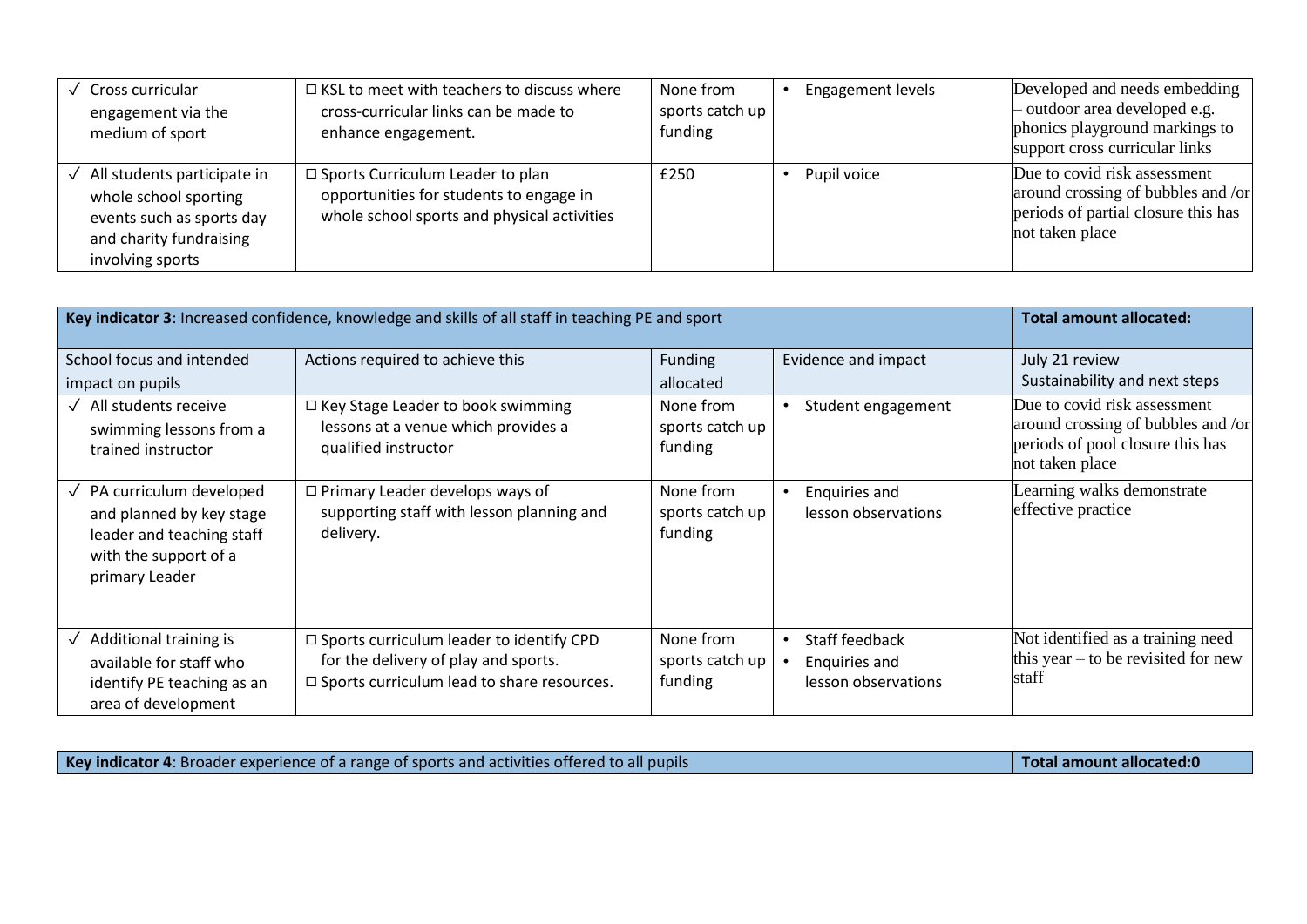| School focus and intended                                                                                                                                                                                                            | Actions required to achieve this                                                                                                                                                                                                                                                        | Funding                                 | Evidence and impact                                              | Sustainability and next steps                                                      |
|--------------------------------------------------------------------------------------------------------------------------------------------------------------------------------------------------------------------------------------|-----------------------------------------------------------------------------------------------------------------------------------------------------------------------------------------------------------------------------------------------------------------------------------------|-----------------------------------------|------------------------------------------------------------------|------------------------------------------------------------------------------------|
| impact on pupils                                                                                                                                                                                                                     |                                                                                                                                                                                                                                                                                         | allocated                               |                                                                  |                                                                                    |
| All students have access to<br>a range of different physical<br>and sporting activities<br>Students are supported to<br>find physical activity that<br>they enjoy and that they<br>can continue to do after<br>they leave our school | $\Box$ Sports Curriculum Leader to seek<br>opportunities and plan educational visits so<br>that students can try new physical activities<br>and sports<br>$\Box$ Key Stage Leaders to ensure that the PA<br>curriculum and daily activities engage all<br>students in physical activity | None from<br>sports catch up<br>funding | Student voice on levels of<br>engagement in physical<br>activity | 100% of students have enjoyed<br>and been engaged in physical<br>activity sessions |

| Key indicator 5: Increased participation in competitive sport - this is not a key priority for us this academic year, considering our |                                  |                      | <b>Total amount allocated:0 see</b> |                                                                                                                                       |
|---------------------------------------------------------------------------------------------------------------------------------------|----------------------------------|----------------------|-------------------------------------|---------------------------------------------------------------------------------------------------------------------------------------|
| <b>Covid 19 Risk Assessment</b>                                                                                                       |                                  |                      | above                               |                                                                                                                                       |
| School focus and intended<br>impact on pupils                                                                                         | Actions required to achieve this | Funding<br>allocated | Evidence and impact                 | July 21 review<br>Sustainability and next steps<br>To be reviewed in 21-22 considering<br>up to date covid risk assessment<br>review. |

| Key achievements to date July 21 | Priority areas for development |
|----------------------------------|--------------------------------|
|                                  |                                |